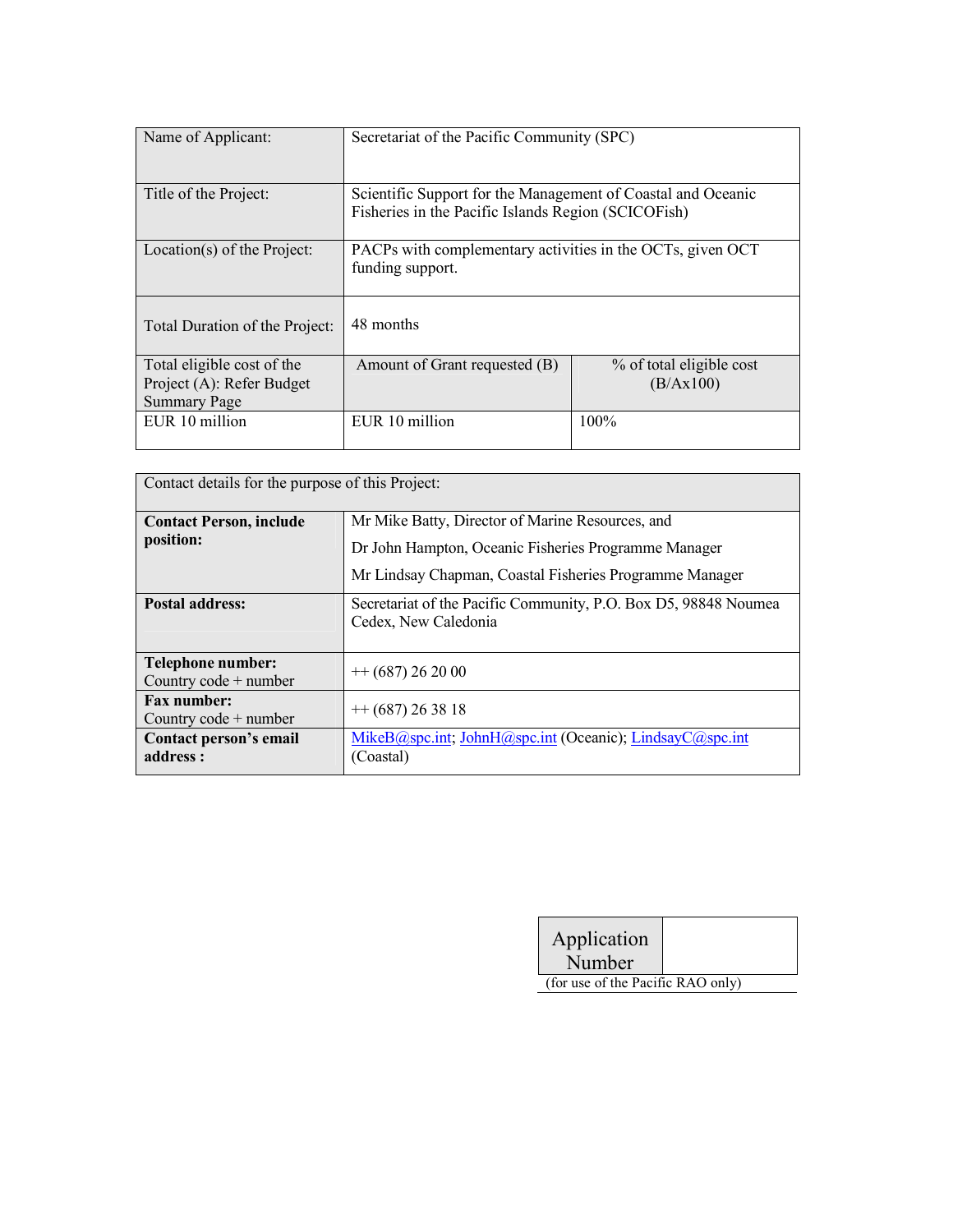#### 1. Summary of the Project

Fisheries, ranging from industrial-scale tuna fisheries to small-scale coastal and lagoon subsistence fisheries, are the lifeblood of Pacific Island countries, providing an important source of foreign exchange revenue, employment opportunities for both men and women, small business opportunities and nutrition. Tuna fisheries provide economic benefits through foreign access agreements, and increasingly through direct involvement in the catching and onshore processing sectors. Coastal fisheries are vitally important at the community level, providing an important source of protein and income for small-scale fishers. While tuna fisheries are still generally regarded as healthy by global standards, they are coming under increasing pressure as fishing effort continues to increase as stocks in other oceans become overfished. Overfishing is now thought to be occurring for two species, yellowfin and bigeye tuna. Many coastal resources, especially commercial invertebrate species, are over-exploited. Science-based management, including all stakeholders, is essential to ensure the sustainability of these resources for future generations.

This project will build on the results of a number of previous EC-funded projects (in particular, SCIFISH, PROCFish and CoFish), to assist Pacific ACPs (and OCTs, with anticipated support from the OCT component of EDF10) develop the scientific information and monitoring infrastructure to manage their coastal and oceanic fisheries. The objective of the project is the conservation and sustainable use of coastal and oceanic fisheries resources in the Pacific Islands region. The project purpose is improved management of coastal and oceanic fisheries by Pacific ACP (and OCT) Governments and by relevant regional fisheries management authorities, through the provision of a reliable scientific basis for decision-making. The project results anticipated are that (1) Pacific ACP (and OCT) governments, the Forum Fisheries Agency (FFA) and the Western and Central Pacific Fisheries Commission (WCPFC) are provided with scientific data, modelling, and advice on oceanic fisheries to underpin their management decision making and strategic positioning; and (2) Pacific ACP (and OCT) governments, private sector and communities are equipped to monitor coastal fisheries to provide scientific advice in support of sustainable management of these resources. These results will be achieved by developing and implementing in-country monitoring programmes, developing or enhancing national fisheries databases and data management infrastructure, conducting research on the biological and ecological characteristics of tuna stocks, and conducting population and bioeconomic modelling to directly inform fisheries management decision making and strategic positioning, including adaptation to climate change.

#### 2. Relevance of the Project

#### 2.1 Analysis of the problems

Oceanic fisheries are dominated by large-scale industrial tuna fishing. Regionally, fisheries management is coordinated by WCPFC, of which all Pacific ACPs and OCTs (with the exception of Timor Leste and Pitcairn Island), as well as fishing nations/entities including the European Community, are members. As Commission members, Pacific ACPs and OCTs have obligations to the WCPFC for data provision and management implementation in respect of their EEZs. They also have the responsibility of implementing their own National Tuna Fisheries Management Plans, with the Forum Fisheries Agency (FFA) providing a coordinating role for ACPs. Because of the wide distribution and migratory nature of tuna stocks, fishery monitoring, scientific research, stock assessment and supporting data management are most effectively coordinated at the regional level. However, there is also a critical need for the bioeconomic effects of management measures, as well as external drivers such as environmental variability and climate change, to be assessed at the national level. This project will provide Pacific ACPs (and OCTs) with scientific and bioeconomic advice on the impacts of environmental variability and management measures on tuna fisheries, and will conduct fishery monitoring and data management capacity building and biological research on the stocks that will underpin these analyses. The RIP intervention areas addressed in respect of oceanic fisheries include result 2.1 (the region is better prepared to face the consequences of climate change), parts of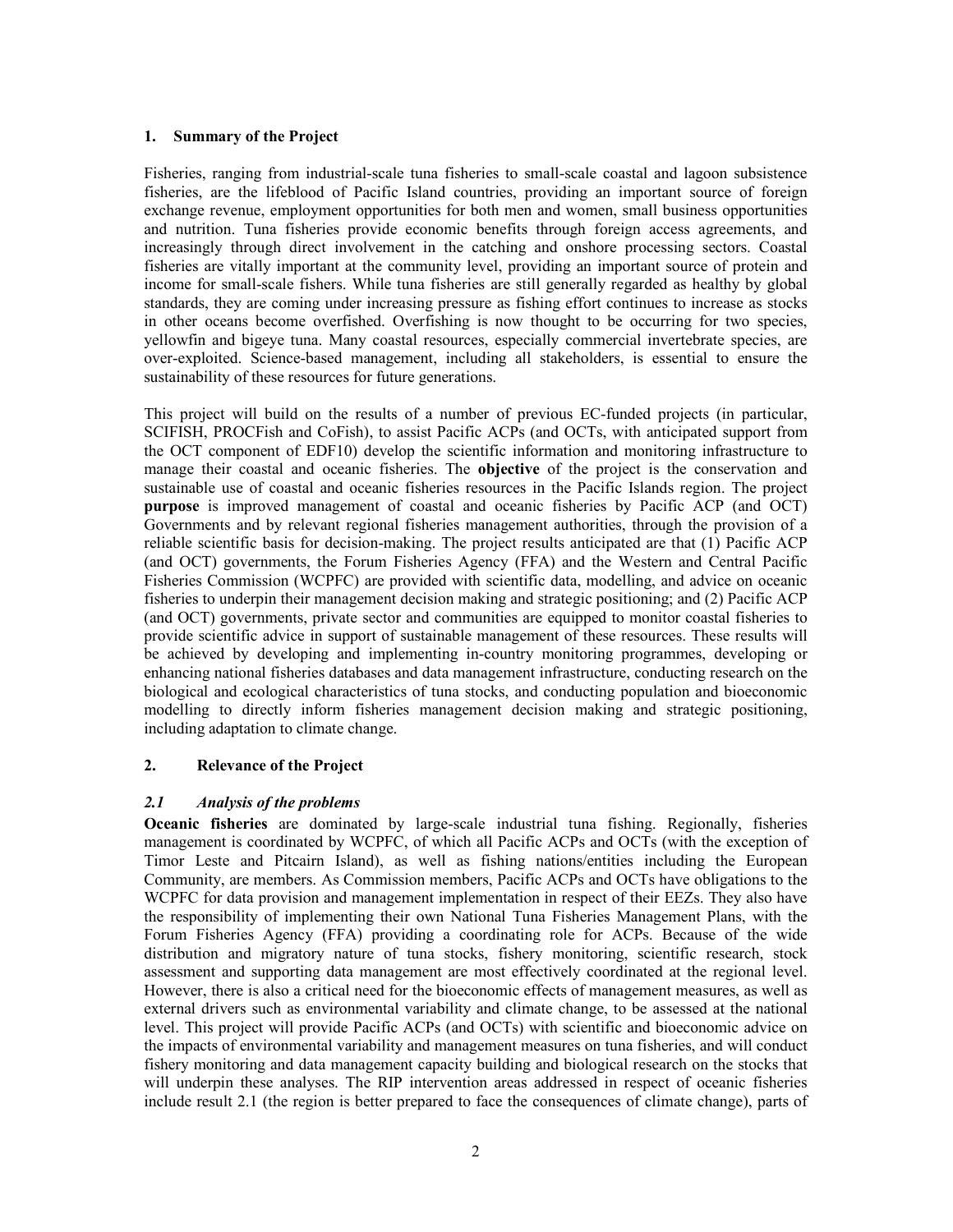result 2.2, in particular 2.2.3 (promote ecosystem-based management emphasizing ecological, social and economic linkages), and result 2.3, in particular 2.3.2 (improve the collection and quality of data on fishing stocks).

Traditionally, coastal resources have been harvested for subsistence purposes. However, more recently, there has been an increasing focus on harvesting for livelihoods as well, adding more fishing pressure to these stocks. Estimated population growth (+50% by 2030) will also exacerbate the problem and in many cases lead to overfishing. Results of the PROCFish/C project clearly indicate that overfishing is occurring in some locations and on some species, especially commercial invertebrates. To achieve sustainable management of coastal resources, a basic understanding of resource dynamics and productivity, and the effects of human activities and environmental factors, is needed on an on-going basis. This can be achieved through a range of standardised monitoring activities including in-water assessments, socioeconomic surveys, creel or market surveys and landing or export data. The RIP intervention areas addressed by the project in respect of coastal fisheries include several areas of result 2.2 (marine resources supporting food security and small-scale livelihoods in a sustainable manner); result 2.3 (the region is more capable of assessing fishing stocks); parts of result 2.5 (the ecosystem and terrestrial and marine biodiversity are preserved); and parts of result 2.7 (the region is able to measure environmental baselines, monitor changes and design appropriate measures).

#### 2.2 Target groups and final beneficiaries

The final beneficiaries of the project will be the Pacific population in general, as the improved livelihoods, food security and government revenue resulting from good fisheries management will help alleviate poverty. Target groups will include fisheries departments, other government departments (environment, planning, finance, foreign affairs) with an interest in coastal and oceanic fisheries, coastal communities, fishing industries and NGOs. In the case of oceanic fisheries, the WCPFC, its subsidiary bodies (particularly the Scientific Committee) and members (including the European Community) will be an additional target group.

#### 2.3 Relevance of the Project to target countries, and to the target groups/final beneficiary groups

The relevance of the project is demonstrable at a number of levels. The project will address key priorities in the Pacific Plan's Sustainable Development Pillar, particularly improved natural resource and environmental management. More specifically, the 2007 Vava'u Declaration by Forum Leaders committed Pacific ACPs to, *inter alia*, (1) 'the development and management of coastal/inshore fisheries and aquaculture to support food security, sustainable livelihoods and economic growth for current and future generations of Pacific people' and (2) 'strengthening our support for the Forum Fisheries Agency, the Secretariat of the Pacific Community and other regional fisheries bodies as they intensify their efforts in applying a long-term strategic approach to Pacific fisheries, and to tuna species in particular, to ensure that these resources are effectively managed so as to provide enduring economic, social and cultural benefits'. This project will provide the necessary scientific support for Pacific ACPs and in particular to the beneficiary groups to fulfil these commitments. At the national level, SPC and its members are developing 'Joint Country Strategies' to address national needs in different sectors, including fisheries. The JCS's will provide important input into the detailed project design at the national level.

#### 2.4 Relevance of the Project to the priorities and requirements presented in these Guidelines

Both the EC's Regional Strategy and the EDF 10 Pacific Regional Indicative Programme highlight the importance of fisheries in the region and the need to sustainably manage these resources. The objective of Focal Area 2: Sustainable management of natural resources and the environment is to ensure that economic growth, food security and small-scale livelihoods are sustainable and will not deplete natural resources and the environment, and that thus both are preserved for future generations of Pacific Islanders. This objective will be directly addressed by the project by providing scientific support for the development of cost-effective solutions for the sustainable management of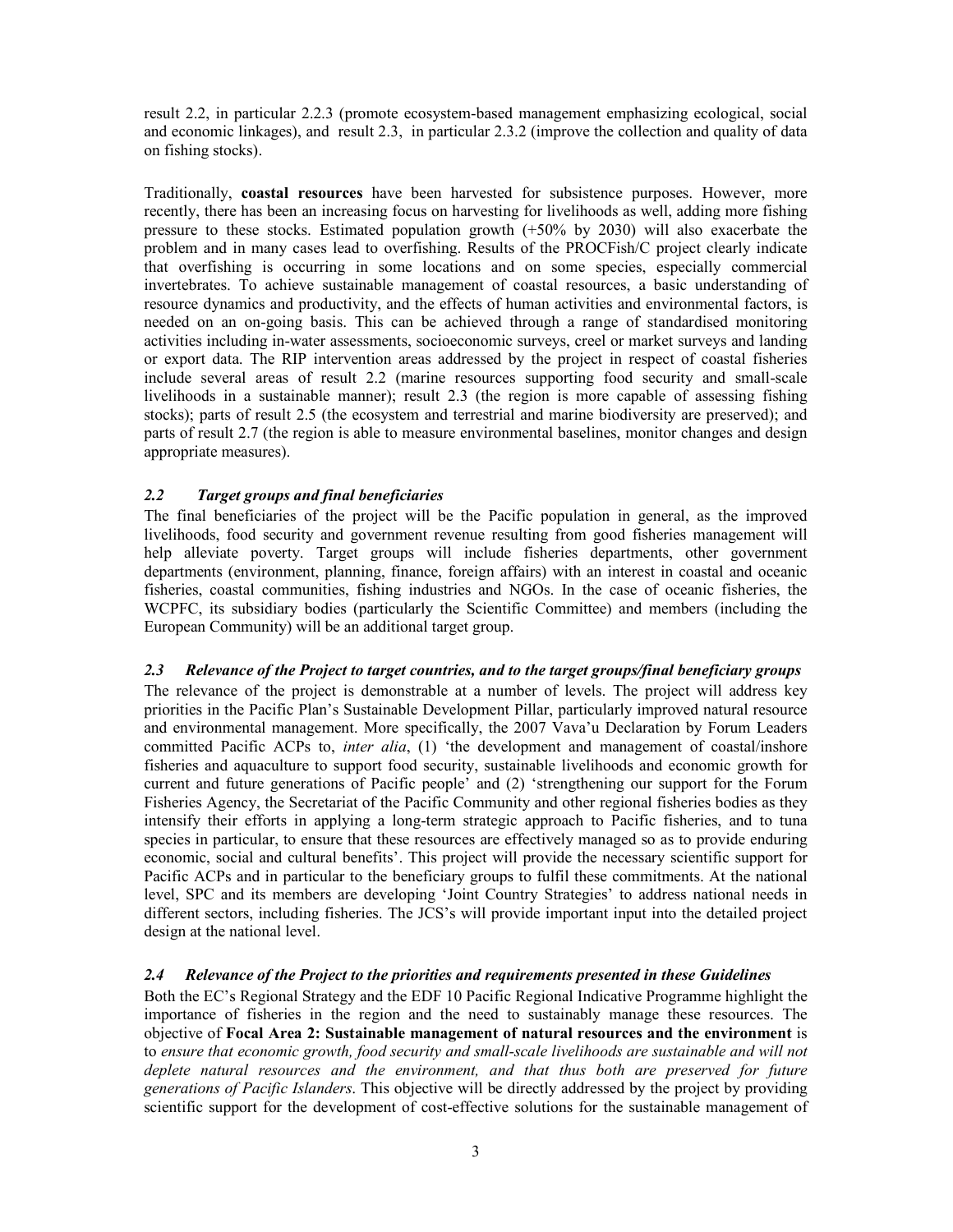marine resources (result 1 of Focal Area 2). The project will also address vulnerability issues in the Pacific (result 2 of Focal Area 2), with respect to ecosystem-based management of heavily exploited coastal fishery resources, and identifying risks to both coastal and oceanic fisheries of climate change. The RIP intervention areas targeted by the project include:

- Improving the sustainable use of resources, planning and management systems/frameworks and production practices at all levels;
- Promoting ecosystem-based management, emphasising ecological, social and economic linkages;
- Promoting and supporting initiatives to ensure food security and small-scale livelihoods for Pacific people;
- Strengthening the region's capabilities to fight IUU fishing, including stock assessment, a more comprehensive monitoring, control and surveillance strategy and certification procedures aimed at attesting the legality of catches harvested and processed in the region; and
- Improving collection and quality of data of fishing stocks.

## 3. Project Description and Effectiveness

#### 3.1 Overall objective of the Project, purpose, and expected key results

The overall objective of this project is the conservation and sustainable use of coastal and oceanic fisheries resources in the Pacific Islands region. The project purpose is improved management of coastal and oceanic fisheries by Pacific ACP (and OCT) Governments and by relevant regional fisheries management authorities, through the provision of a reliable scientific basis for decisionmaking. Results of the project link directly to the sustainable management result sought in Focal Area 2 of the RIP. Performance indicators for the project objective and purpose would include: fisheries continue to produce catches consistent with sustainable exploitation; all stocks are exploited within sustainable limits; and the best scientific evidence is considered in management decision-making. Results will be in the following areas:

Result 1: Pacific ACP (and OCT) governments, the Forum Fisheries Agency and the Western and Central Pacific Fisheries Commission are provided with scientific data, modelling, and advice on oceanic fisheries to underpin their management decision making and strategic positioning.

Result 2: Pacific ACP (and OCT) governments, private sector and communities are equipped to monitor coastal fisheries to provide scientific advice in support of sustainable management of these resources.

#### 3.2 Proposed activities, and key performance/success indicators

Activities to achieve Result 1 include:

- Develop national tuna fisheries databases in Pacific ACPs (and OCTs) tailored to their WCPFC reporting obligations, conduct data audits at regular intervals and undertake associated capacity building;
- Conduct national, sub-regional and regional-level observer/port sampling training, observer debriefing and debriefing training, and develop competency-based training standards and documentation for these activities;
- Develop the large-scale Spatial Ecosystem and Population Dynamics Model (SEAPODYM) to estimate the response of Pacific tuna stocks at the regional and national levels to exploitation, management intervention and environmental variability, including climate change;
- Develop and use a regional bioeconomic model of Pacific tuna fisheries to guide regional tuna development and management strategies, to estimate of the economic impacts on Pacific ACPs of potential tuna fisheries management measures and to evaluate and predict the economic impacts of environmental variation and climate change at both the regional and national levels;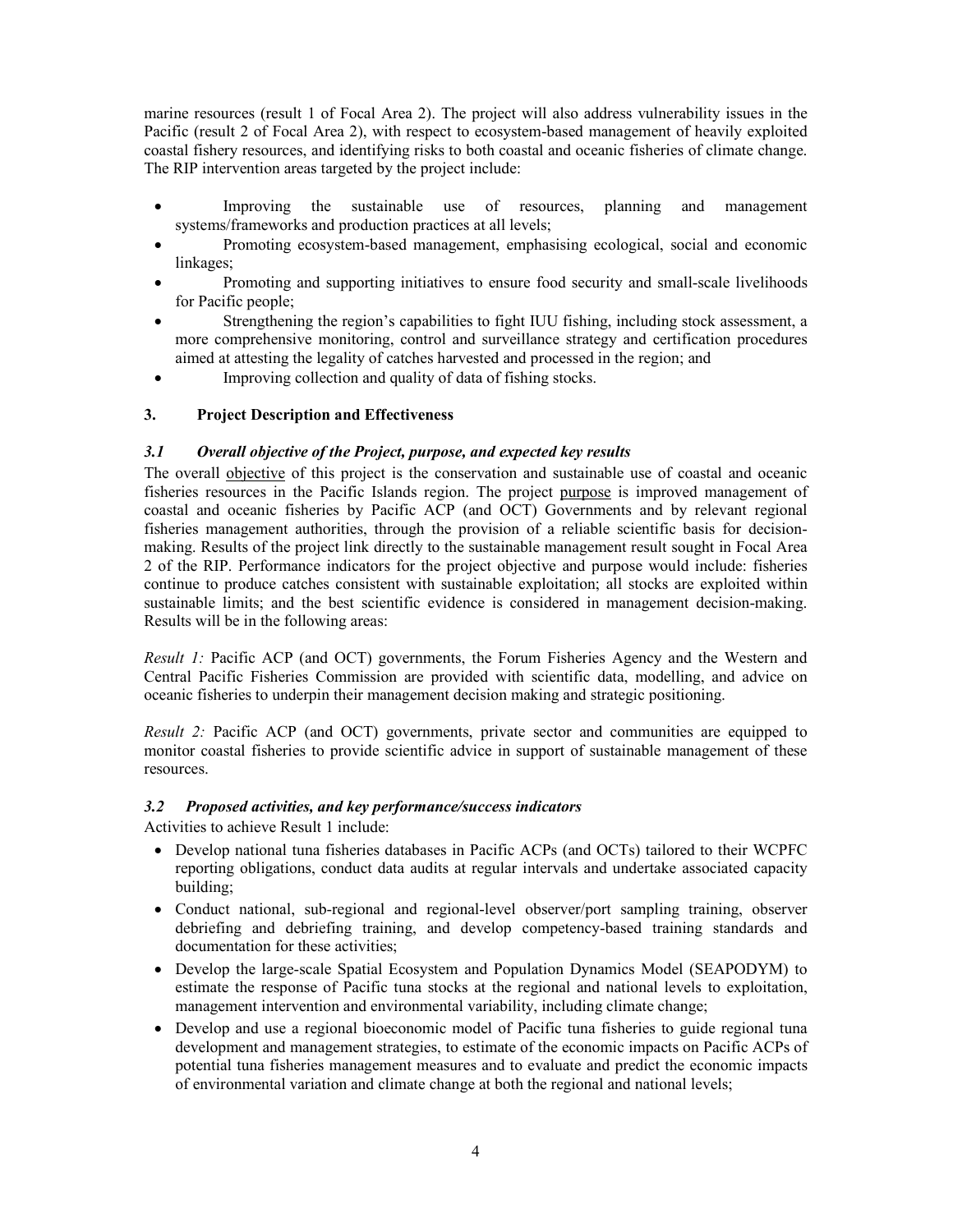• Conduct biological research on regional tuna stocks to underpin stock assessment, ecosystem and bioeconomic modelling.

Activities to achieve Result 2 include:

- Prioritise individual country needs on coastal fisheries science and monitoring through in-country stakeholder consultations;
- Develop and implement standardised monitoring protocols through capacity building at the community, private sector and fisheries department level in selected countries;
- Develop appropriate modules (monitoring data, creel and market survey data, landing and export data, etc) with standardised monitoring protocols, national databases, a regional data repository, and in-country capacity building in data entry, database management and data analysis.

Performance indicators for the results include collection and analysis of national fisheries data, increased numbers of trained observers, increases in observer coverage rates, production of regional stock assessments and national reports, and the contribution of national data to regional databases or repositories.

## 3.3 Involvement of implementing partners

The project will be implemented by the Secretariat of the Pacific Community in close collaboration with the Fisheries Departments in Pacific ACPs (and OCTs). SPC will also work with other NGO partners in-country and local communities as appropriate, to maximise implementation and the grass roots level. The Forum Fisheries Agency will be a formal partner (under an institutional Letter of Agreement) in the bioeconomic modelling activity.

#### 3.4 Other possible stakeholders

The Fisheries Departments of the 14 Pacific ACPs will be major stakeholders. In the case of the coastal fisheries component, local communities and community groups, fishing associations, smallscale fishers and others with an interest or involvement with coastal fisheries will be stakeholders in the project. Other government departments, such as conservation  $\&$  environment, planning, finance and foreign affairs will also be included as appropriate as stakeholders, as well as interested NGOs. In the case of the oceanic component, the WCPFC will be an additional stakeholder. At the start of the project, Timor Leste will be visited to assess any areas where assistance may be provided, especially with any training activities they may benefit from. Pacific OCTs are expected to be stakeholders under a parallel project funded from the OCT EDF10 envelop.

## 3.5 A description of monitoring and evaluation procedures

There will be a range of monitoring and evaluation procedures associated with this project. The project manager and project administrator will be responsible for the day to day running of the project. An Advisory Committee, made up of the Heads of Fisheries for the Pacific ACPs (and OCTs), the RAO and EC, will give annual guidance and input to the project. Mid-year and end of year reports will be provided with audited accounts to the RAO and EC. There will be an annual monitoring mission, a mid-term review and a final evaluation of the project, all coordinated by the RAO.

## 4. Sustainability of the Project

## 4.1 Initial risk analysis and contingency plans

Risks applicable to both results: National fishery departments must be receptive to and can commit staff to capacity-building activities of the project. This risk will be minimized by obtaining buy-in on project activities through SPC consultative processes, including SPC Heads of Fisheries and Joint Country Strategies, and the Project Steering Committee. An additional strategy will be to fund new staff in-country to undertake national counterpart activities and receive training on the agreement that such positions are absorbed into the fisheries establishment post-project. An additional human resource risk is that suitably qualified and experienced scientific staff can be recruited by SPC to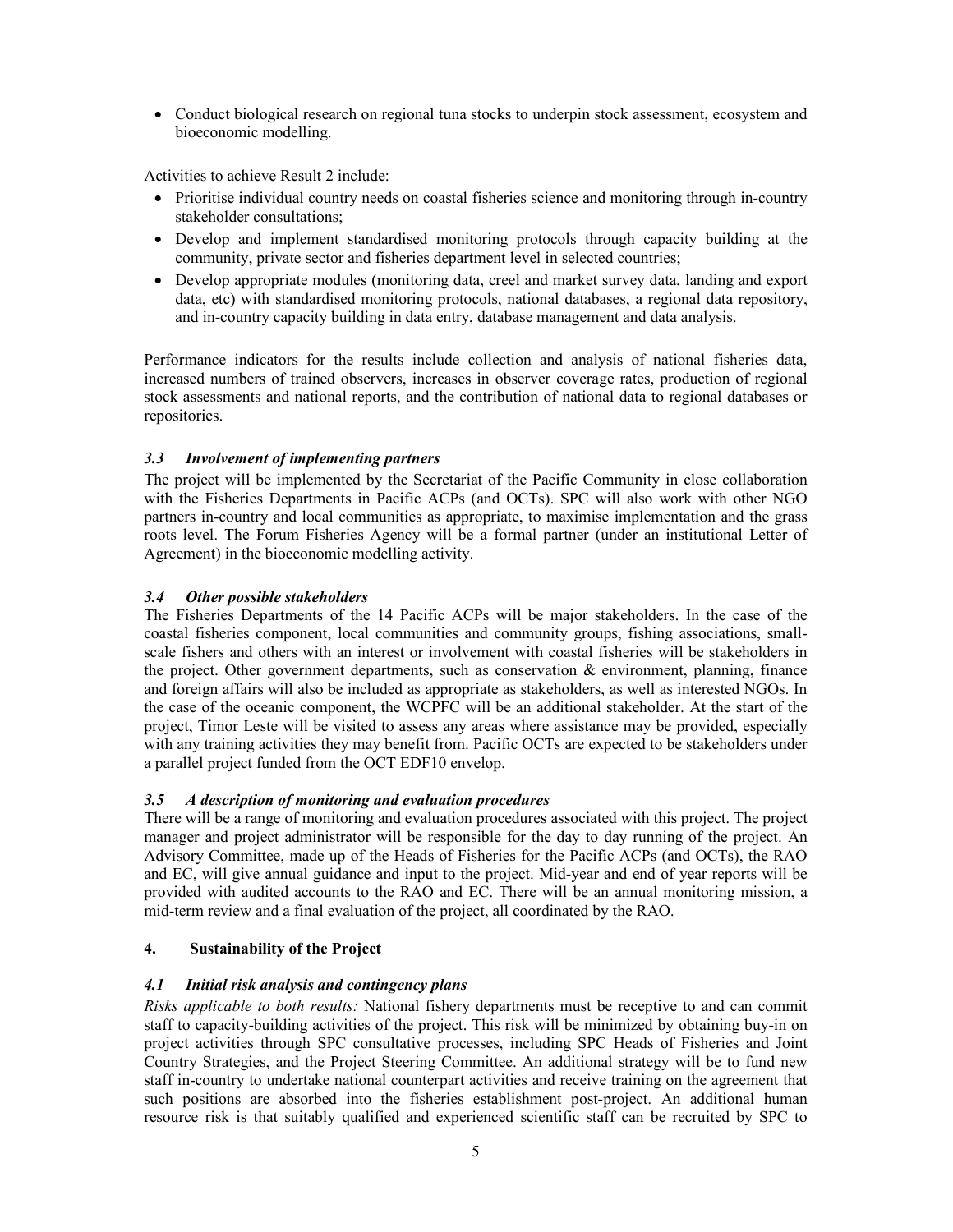undertake the project. This risk is mitigated by internationally competitive CROP employment conditions. As an additional contingency measure, we will maintain flexibility to replace long-term TA with consultancy contracts if necessary.

Risks to achieve result 1: Regional oceanic fishery research activities are subject to the usual variables such as weather, availability of fish for tagging and the cooperation of the fishing industry and regional observer programmes. SPC has good contacts in industry and observer programmes to promote cooperation and has extensive experience in conducting field-based research of this nature. Publicity and incentives such as tag rewards will also be used to encourage cooperation of industry and others in these aspects of the project.

Risks to achieve result 2: Current staff in fisheries departments may not have the skills or equipment necessary to undertake their chosen priority coastal fisheries monitoring activities, manage the resulting data, or analyse, interpret and document the results. This risk will be addressed through capacity building in the identified priority areas to ensure maximum uptake of in-country activities. Appropriate equipment, including computer equipment and maintenance support will be provided to countries as required to implement project activities. SPC will provide a backup facility for all national data in a centralised database at SPC to mitigate the risk of data loss through computer failure.

## 4.2 Preconditions and assumptions

The main assumption is that Pacific ACP Governments have the political will to take management decisions based on the best scientific information, even where such decisions might have short-term negative economic or social consequences. The commitment shown by the Forum Leaders, through instruments such as the Pacific Plan and the Vava'u Declaration, to sustainably manage Pacific fisheries suggests that this assumption will be met during and after the project.

## 4.3 Sustainability after completion of the Project

The project activities will be well integrated into and supported by the overall work programmes of the Coastal and Oceanic Fisheries Programmes. Commitments of longer-term funding through the SPC core and programme funding budgets will ensure that project outcomes are sustainable.

## 5. Operational Capacity and Expertise

#### 5.1 Applicant's experience in project management of similar projects

SPC has managed a wide range of fisheries projects for many donors over the last 20 years, and has an outstanding track record in project management. SPC fisheries programmes have successfully implemented projects funded under EDF 6, 7, 8 and 9, with all projects meeting objectives and audited according to EC requirements. The most recent of these projects have been PROCFish (EDF  $8 - \epsilon 10.5$ ) million), CoFish (EDF  $9 - \epsilon 2$  million) and SCIFISH (EDF  $9 - \epsilon 6.7$  million). SPC also administers the funding for the SPC component of the DEVFISH project under EDF 9 funding, with FFA being the lead organisation. SPC has recently undergone a successful institutional audit by the EC.

#### 5.2 Applicant's technical expertise

The SPC fisheries programmes have the regional mandate to provide scientific support for fisheries management in the region to the 22 Pacific Island country and territory members of SPC in all aspects of coastal and oceanic fisheries science. The Coastal Fisheries Programme has developed in-house expertise in coastal fisheries science which is currently being strengthened. The Oceanic Fisheries Programme is an established internationally-recognised pelagic fisheries research programme. Both programmes have an excellent working relationship with FFA, providing scientific support for tuna fisheries management and development (through an inter-agency MOU, including partnerships in the current DEVFISH and SCIFISH projects). Additionally, the OFP provides scientific services to the Western and Central Pacific Fisheries Commission, which ensures that management decisions are informed by scientific information resulting from this project.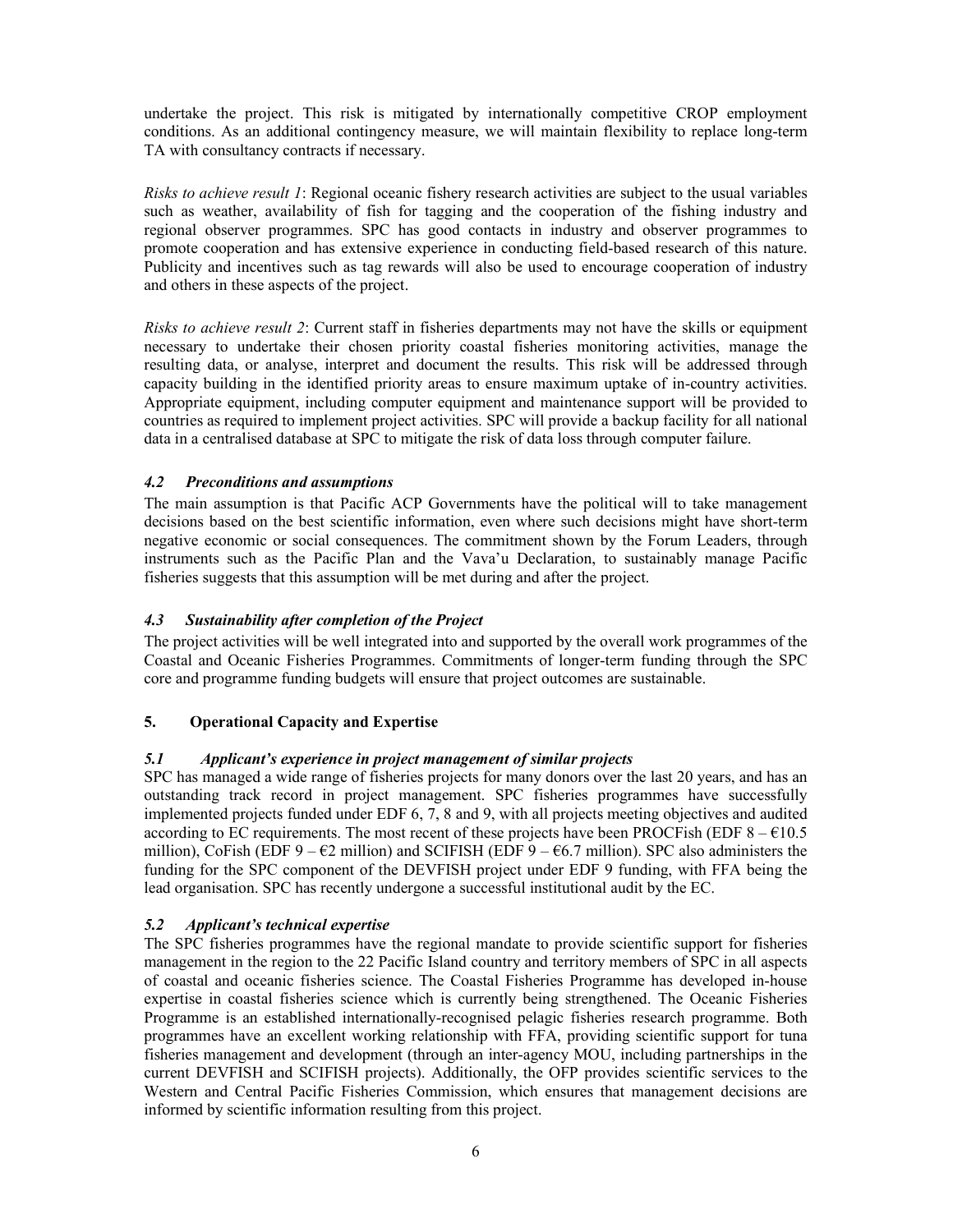# SUMMARY LOGFRAME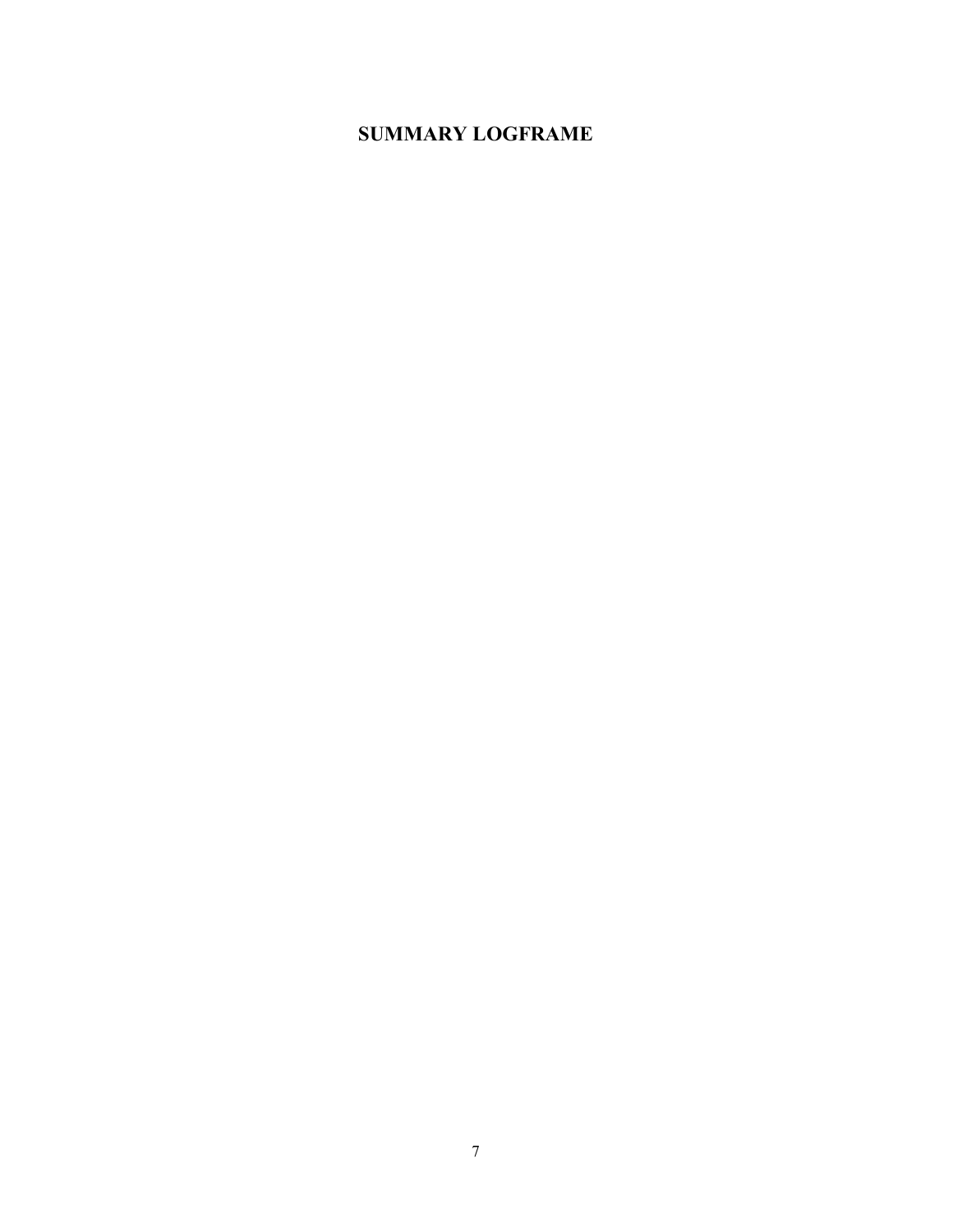| <b>Narrative Summary</b>                                                                                                                                                                                                                                                                                                                                                                                                                                           | <b>Performance/Success Indicators</b>                                                                                                                                                                                                                                                                                                                                                                                                                                                                                                                                                                                                                                                                                                                       | <b>Means</b> of<br>Verification                                                                                                                                                           | <b>Assumptions</b>                                                                                                                                                                                                                                                                         |
|--------------------------------------------------------------------------------------------------------------------------------------------------------------------------------------------------------------------------------------------------------------------------------------------------------------------------------------------------------------------------------------------------------------------------------------------------------------------|-------------------------------------------------------------------------------------------------------------------------------------------------------------------------------------------------------------------------------------------------------------------------------------------------------------------------------------------------------------------------------------------------------------------------------------------------------------------------------------------------------------------------------------------------------------------------------------------------------------------------------------------------------------------------------------------------------------------------------------------------------------|-------------------------------------------------------------------------------------------------------------------------------------------------------------------------------------------|--------------------------------------------------------------------------------------------------------------------------------------------------------------------------------------------------------------------------------------------------------------------------------------------|
| <b>Project Objective</b>                                                                                                                                                                                                                                                                                                                                                                                                                                           |                                                                                                                                                                                                                                                                                                                                                                                                                                                                                                                                                                                                                                                                                                                                                             |                                                                                                                                                                                           |                                                                                                                                                                                                                                                                                            |
| The conservation and<br>sustainable use of coastal and<br>oceanic fisheries resources in<br>the Pacific Islands region                                                                                                                                                                                                                                                                                                                                             | • Regional tuna fishery produces catches at<br>appropriate levels<br>• All tuna stocks exploited within<br>sustainable limits                                                                                                                                                                                                                                                                                                                                                                                                                                                                                                                                                                                                                               | • SPC catch<br>statistics<br>• Stock status<br>reports to WCPFC                                                                                                                           |                                                                                                                                                                                                                                                                                            |
| <b>Project Purpose</b>                                                                                                                                                                                                                                                                                                                                                                                                                                             |                                                                                                                                                                                                                                                                                                                                                                                                                                                                                                                                                                                                                                                                                                                                                             |                                                                                                                                                                                           |                                                                                                                                                                                                                                                                                            |
| To provide a scientific basis<br>for the management of<br>coastal and oceanic fisheries<br>by Pacific ACP (and OCT)<br>Governments and by relevant<br>regional fisheries<br>management authorities                                                                                                                                                                                                                                                                 | • The best scientific evidence used to<br>manage fisheries                                                                                                                                                                                                                                                                                                                                                                                                                                                                                                                                                                                                                                                                                                  | • Fishery<br>management plans<br>$\bullet$ WCPFC<br>Conservation and<br>Management<br>Measures                                                                                            | • Pacific ACP (and<br>OCT) Governments have<br>the political will to take<br>management decisions<br>based on the best<br>scientific information                                                                                                                                           |
| <b>Project Results</b>                                                                                                                                                                                                                                                                                                                                                                                                                                             |                                                                                                                                                                                                                                                                                                                                                                                                                                                                                                                                                                                                                                                                                                                                                             |                                                                                                                                                                                           |                                                                                                                                                                                                                                                                                            |
| Result 1: Pacific ACP (and<br>OCT) governments, the<br>Forum Fisheries Agency and<br>the Western and Central<br>Pacific Fisheries Commission<br>are provided with scientific<br>data, modelling, and advice<br>to underpin their<br>management decision making<br>and strategic positioning.                                                                                                                                                                       | • National tuna fisheries databases<br>operational in 10 P-ACPs (and OCTs)<br>• Tuna data audits conducted for 10 P-<br>ACPs (and OCTs)<br>• Number of observers trained, number of<br>observer trainers and debriefers operational<br>• P-ACP's (and OCTs) report data to<br>WCPFC as per their obligations<br>• Observer overage rates reach regionally-<br>agreed levels by 2012<br>• 10 Stock assessments for key tuna<br>species, incorporating new data collected,<br>are provided to WCPFC during 2010-2013<br>• 1 regional and 10 national reports<br>providing bioeconomic modelling advice<br>• 1 regional and 10 national reports<br>providing advice on tuna resource<br>vulnerability to environmental variability<br>including climate change | • SPC/WCPFC<br>databases<br>• Data audit<br>reports<br>• WCPFC SC and<br>TCC reports<br>• Regional/national<br>bioeconomic<br>reports<br>• Regional/national<br>tuna resource<br>profiles | • Pacific ACP (and<br>OCT) Governments and<br>industry will cooperate<br>with capacity building<br>and tuna fisheries<br>research                                                                                                                                                          |
| <i>Result 2:</i> Pacific ACP (and<br>OCT) governments, private<br>sector and communities are<br>equipped to monitor coastal<br>fisheries to provide scientific<br>advice in support of<br>sustainable management of<br>these resources                                                                                                                                                                                                                             | • Country specific needs prioritised for all<br>P-ACPs (OCTs)<br>• Standard monitoring protocols<br>implemented in at least 5 P-ACPs<br>• National database modules operational<br>with trained national personnel doing data<br>entry, database management and data<br>analysis in at least 5 P-ACPs<br>• Regional data repository maintained and<br>national data provided                                                                                                                                                                                                                                                                                                                                                                                | • Project reports<br>• National<br>databases<br>• SPC repository<br>database                                                                                                              | • Pacific ACP (and<br>OCT) Governments will<br>commit the human<br>resources for capacity<br>building in fishery<br>monitoring                                                                                                                                                             |
| <b>Project Activities</b>                                                                                                                                                                                                                                                                                                                                                                                                                                          |                                                                                                                                                                                                                                                                                                                                                                                                                                                                                                                                                                                                                                                                                                                                                             |                                                                                                                                                                                           |                                                                                                                                                                                                                                                                                            |
| National tuna fisheries<br>1.1<br>databases and data auditing<br>Observer/port sampling<br>1.2<br>capacity building<br>Model tuna stocks at<br>1.3<br>national and regional levels<br>Estimate bioeconomic<br>1.4<br>impacts of management and<br>environment<br>Biological research on<br>1.5<br>regional tuna stocks<br>Coastal fisheries needs<br>2.1<br>assessment<br>Coastal fisheries<br>2.2<br>monitoring<br>National coastal<br>2.3<br>fisheries databases | <b>Budget Item</b><br><b>Total staff costs</b><br><b>Travel and subsistence costs</b><br><b>Training costs</b><br><b>Equipment and services</b><br><b>Consumables and other supplies</b><br>Subcontracts/consultancies<br><b>Fieldwork costs</b><br><b>Dissemination of results</b><br><b>Monitoring and evaluation</b><br><b>Total direct costs</b><br><b>Eligible indirect costs</b><br><b>Contingincy reserve</b><br><b>TOTAL</b>                                                                                                                                                                                                                                                                                                                        | Total<br>4,565,000<br>1,080,000<br>740,000<br>305,000<br>160,000<br>730,000<br>1,030,000<br>360,000<br>104,000<br>9,074,000<br>635,180<br>272,220<br>9,981,400                            | • Fishing industries<br>cooperate in biological<br>and bioeconomic<br>research<br>• Tuna stocks remain<br>sufficiently abundant to<br>facilitate biological<br>research, e.g. tagging<br>$\bullet$ P-ACP (and OCT)<br>Governments can<br>commit human resources<br>for training activities |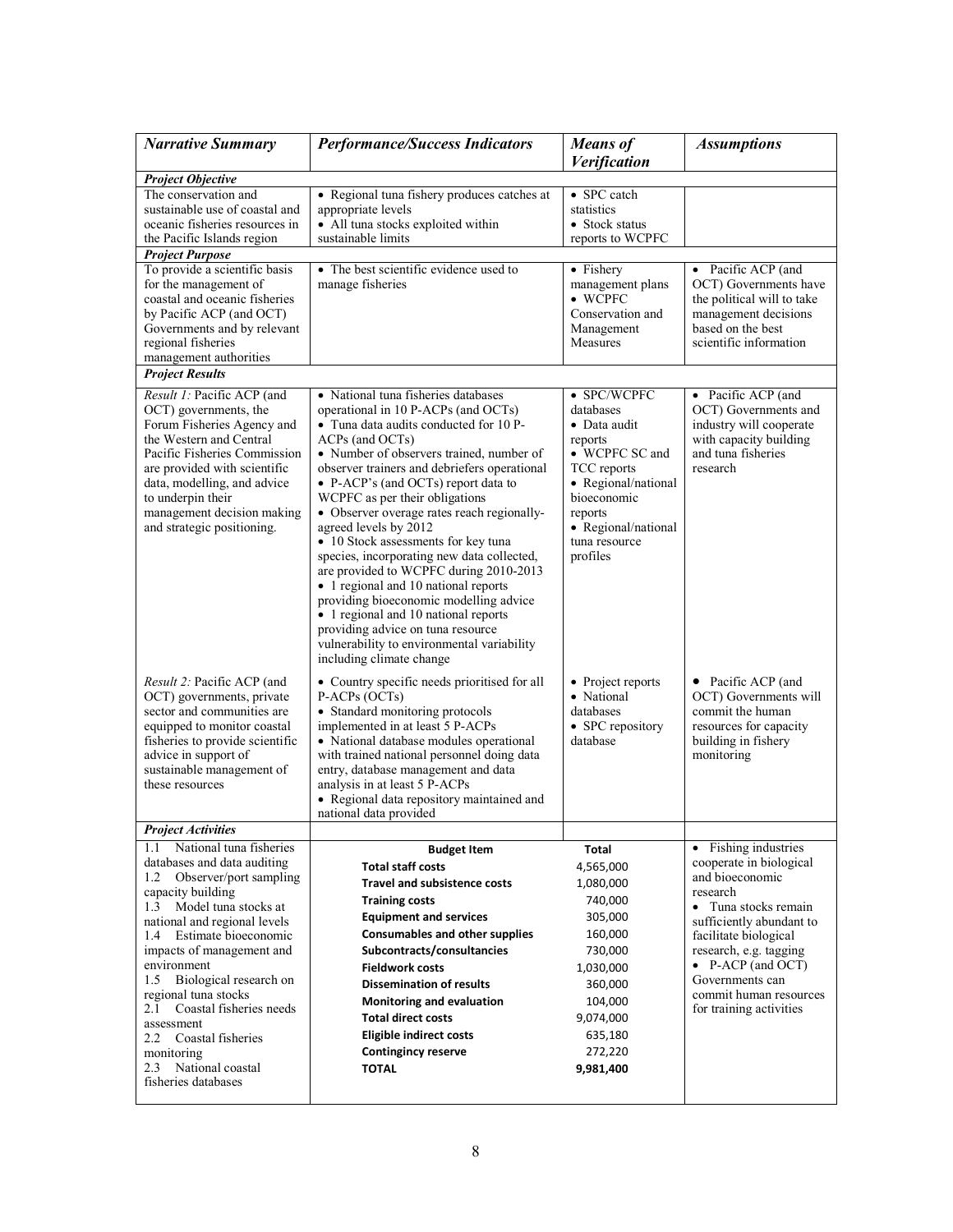| <b>Budget Lines of Direct Eligible Costs</b>                                                                                       | <b>Project Total</b> | <b>Total EDF</b><br>Grant<br><b>Requested</b> | Co-financing |
|------------------------------------------------------------------------------------------------------------------------------------|----------------------|-----------------------------------------------|--------------|
| Staff costs (long-term $TA$ ) <sup>1</sup>                                                                                         | 4,565,000            | 4,565,000                                     | 0            |
| Travel and subsistence costs<br>Project staff travel                                                                               | 1,080,000            | 1,080,000                                     | 0            |
| Training costs<br>Regional, sub-regional workshops,<br>attachments, in-country training                                            | 740,000              | 740,000                                       | $\Omega$     |
| Equipment and services<br>IT equipment and support, Office                                                                         | 305,000              | 305,000                                       | 0            |
| Consumables and other supplies<br>Office supplies, materials                                                                       | 160,000              | 160,000                                       | 0            |
| Subcontracts/consultancies<br>Training delivery, fieldwork,<br>database development, modelling                                     | 730,000              | 730,000                                       | 0            |
| Fieldwork costs <sup>2</sup>                                                                                                       | 1,030,000            | 1,030,000                                     | 0            |
| Dissemination of Project results<br>Reports/CDs, translation, website,<br>media, advisory committee, EC<br>visibility <sup>3</sup> | 360,000              | 360,000                                       | 0            |
| Monitoring and evaluation<br>Audit, mid-term review, final<br>evaluation                                                           | 104,000              | 104,000                                       | 0            |
| <b>Total direct costs</b>                                                                                                          | 9,074,000            | 9,074,000                                     | 0            |
| Eligible indirect costs (overheads) $4$                                                                                            | 635,180              | 635,180                                       | 0            |
| <b>Contingency Reserve</b>                                                                                                         | 272,220              | 272,220                                       | 0            |
| <b>TOTAL</b>                                                                                                                       | 9,981,400            | 9,981,400                                     | 0            |

## SUMMARY BUDGET (in Euros)

#### Contributions in kind

The current work programme of the Coastal and Oceanic Fisheries Programmes will directly complement the activities described in the project. In 2007 and 2008, the budgets for the Coastal and Oceanic Fisheries Programmes were each around €3-4 million (excluding EDF funding) and at least this level of funding is expected to continue in 2009 and 2010. The majority of this funding is from the governments of Australia, France, New Zealand, WCPFC and member contributions, with smaller amounts coming from the Commonwealth Secretariat, ACIAR, Taiwan/ROC, MacArthur Foundation and others.

## Explanatory footnotes

- 1. Staff will be made up of an observer/port sampling coordinator, observer/port sampling trainer, database audit officer, bioeconomic modeller, fishery economist (FFA-based), fishery scientist, ecosystem modeller, tuna biologist, tag recovery officer, senior coastal fisheries scientist, senior social scientist, information manager and project administrator.
- 2. Fieldwork costs include the costs of coastal fishery resource surveys, tuna tagging, tuna biological sample collection, etc.
- 3. At least 1% of the budget will be allocated to EC visibility.
- 4. Indirect costs cover administrative, finance and staff support costs, estimated at 7% of direct costs.